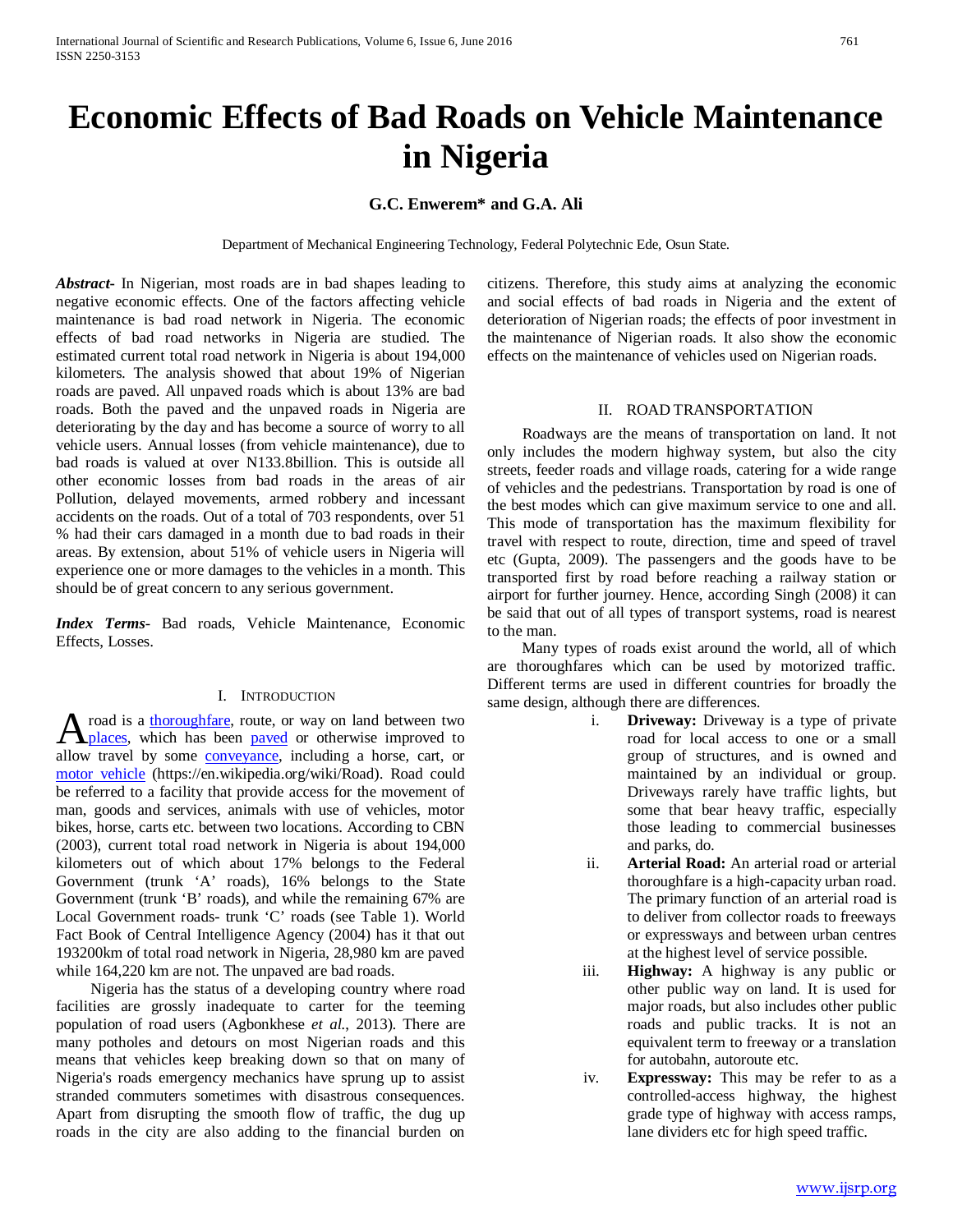v. **Street:** A Street is a public thoroughfare (usually paved) in a built environment. It is a public parcel of land adjoining buildings in an urban context, on which people may freely assemble, interact and move about. A Street can be as simple as a level patch of dirt, but is more often paved with a hard, durable surface such as concrete, cobblestone or brick. Portions may also be smoothed with asphalt, embedded with rails, or otherwise prepared to accommodate non-pedestrian traffic (Wikipedia, 2014).

 Most roads in Nigeria are poorly maintained. Figure 1 below shows the traffic situation in a typical Nigerian road.



# **Figure 1: A typical road traffic gridlock in Lagos, Nigeria**

Source: Agbonkhese *et al.,* (2003)

 Before passengers and goods get to the railway station, airport and seaports, they have to be transported through the road. Hence it can be said that the road is the nearest to all people among the systems of transportation. Characteristics of road are as follows:

• **Adaptability**: Different types of vehicles can be adapted to move on the roads. For example, bicycles, motor bikes, cars buses and trucks make use of the roads.

- **Initial Investment Cost..** The construction of roads is much cheaper than railway tracks, docks, harbors and airports.
- **Flexibility**: Road offers a complete freedom to road users to transfer their vehicles from one lane to another or from one road to another as per convenience and need of user. The flexibility of changes in direction, speed and timings of travel is not available in other modes of transportation. (Gupta, 2009)
- Accident Rate: It is subjected to a high degree of accidents due to the flexibility of movements offered to road users. The speed of movement is directly related with the degree of causality
- **Accessibility**: Road is the only mode transportation that offer easy accessibility to all communities alike. (Singh, 2008)

# 2.1 BENEFITS OF GOOD SYSTEM OF ROAD

- Road are essential for economic development of a country. For speedy transportation of commodities and quick movements, a good road network is essential.
- Good system of roads helps to save time considerably in all of our daily activities.
- Good system of roads serves as feeder line for other modes of transport and thus helps indirectly in their development.
- For the efficient defense of the country during wars, good system of roads is an essential.
- Good system of roads helps in the growth of trade and other economic activities all over the country.
- During emergency conditions like accident, the injured persons can be rushed immediately to hospital through good system of roads and have the life saved. (Singh, 2008).
- Improvement in the living standard of the people in that community
- Lower cost of maintenance of vehicles used on such roads

# 2.3 CAUSES OF BAD ROADS

 Structural failure of roads is due to some or all of the following reasons carefully structured in the figure 2 below.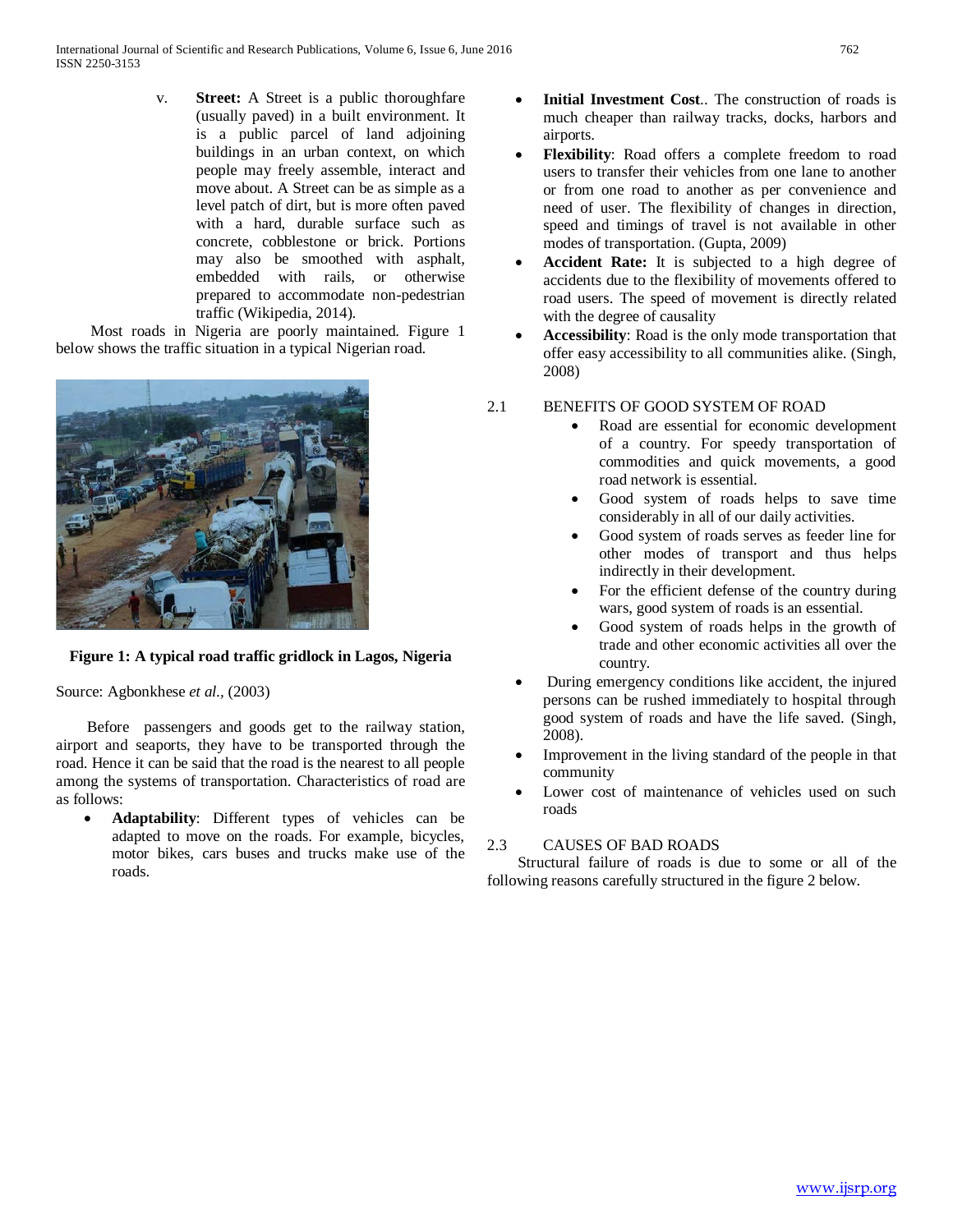

**Figure 2: Causes of Bad roads in Nigeria**

appropriate services, maintenance cost must be kept as low as possible.

The Total Cost  $(T_c)$  of maintenance comprises three parts which include:

- \* Corrective maintenance cost (CMC)
- \* Preventive maintenance cost (PMC)
- \* Indirect maintenance cost (IMC)

Hence, the total cost of maintenance is given by:

 $\therefore$  T<sub>c</sub> = CMC + PMC + IMC

 The Indirect cost involves costs due to loss of production output through breakdown, extra cost of production due to badly maintained vehicle and defective output due to poor maintenance. (Enwerem G.C., 2005)

### 3.2 ROAD OWNERSHIP STRUCTURE IN NIGERIA

 Road networks in Nigeria belong to the three tiers of Government: the Federal, State, and Local Government. This road ownership structure in Nigeria is shown in the chart below.

## III. METHODOLOGY

 A review of literature on effects of bad roads on vehicle maintenance in Nigeria and its impact was done. Data were collected from libraries, as well as online through internet search engines and relevant information extracted from other writer's report. Maintenance cost due to bad roads in Nigeria was considered as a factor during the research. For the purpose of analysis the data presented by Austin (2011) whose locational analysis covered some cities in the commercial hub of Nigeria (Lagos State), was also considered.

#### 3.1 MAINTENANCE COST

 Maintenance demands enormous resources of manpower and materials. Therefore, to remain in business, and render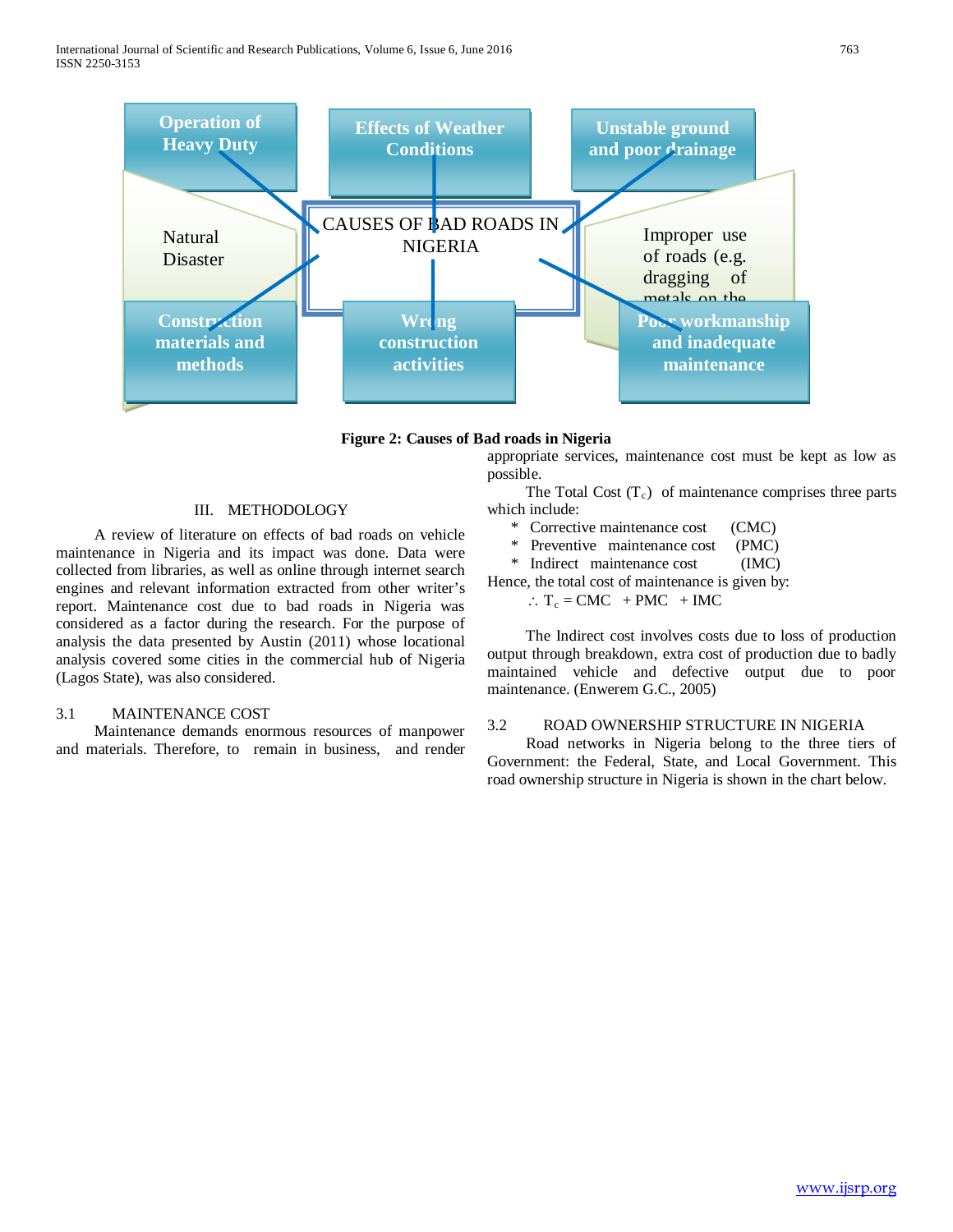

**Table 1 below shows the state of the roads (Trunks A, B and C) in the different tiers of Government.**

|                             | Federal                  | <b>State roads</b>       | L. G. Roads              | <b>Total</b> | <b>Percent</b> |
|-----------------------------|--------------------------|--------------------------|--------------------------|--------------|----------------|
| Paved main roads            | 26,500                   | 10,400                   | $\overline{\phantom{a}}$ | 36,900       | 19%            |
| <b>Unpaved main roads</b>   | 5,600                    | 20,100                   | $\overline{\phantom{a}}$ | 25,700       | 13%            |
| Urban roads                 | $\overline{\phantom{a}}$ | $\overline{\phantom{0}}$ | 21,900                   | 21,900       | 11%            |
| Main rural roads            | $\overline{\phantom{a}}$ | $\overline{\phantom{a}}$ | 72,800                   | 72,800       | 38%            |
| <b>Village Access Roads</b> | $\overline{\phantom{a}}$ | $\overline{\phantom{a}}$ | 35,900                   | 35,900       | 19%            |
| <b>Total</b>                | 32,100                   | 30,500                   | 130,600                  | 193,200      | 100%           |
| Percent                     | 17%                      | 16%                      | 67%                      | 100%         |                |

|  |  |  | Table 1: Structure of road ownership |
|--|--|--|--------------------------------------|
|--|--|--|--------------------------------------|

Source**:** CBN, (2003)

# IV. ANALYSIS

 The growth of economic activities prompted the need, for improvement in roads. Consequent upon this, the quality of road constructions over the years has improved as the length and network continued to increase. According to CBN (2003), the estimated current total road network in Nigeria is about 194,000 kilometers. Only 19% of these roads are paved, while the rest are at different stages of dilapidation.

 Bad roads exert wear and tier on the vehicles. Eight (8) cities in Lagos State were analysed and the effects of bad roads on vehicles plying the roads in such were presented by Austin (2011) in table 2 below.

| Table 2: Effects of bad roads on vehicle maintenance |
|------------------------------------------------------|
|------------------------------------------------------|

|                 | Damage to Delay<br>car | movement | in Robbery |         | Air pollution Car accident Total |      |
|-----------------|------------------------|----------|------------|---------|----------------------------------|------|
| <b>Alimosho</b> | 67                     | 28       |            |         |                                  | 96   |
|                 | 69.8%                  | 29.2%    | 1.0%       | $0.0\%$ | $0.0\%$                          | 100% |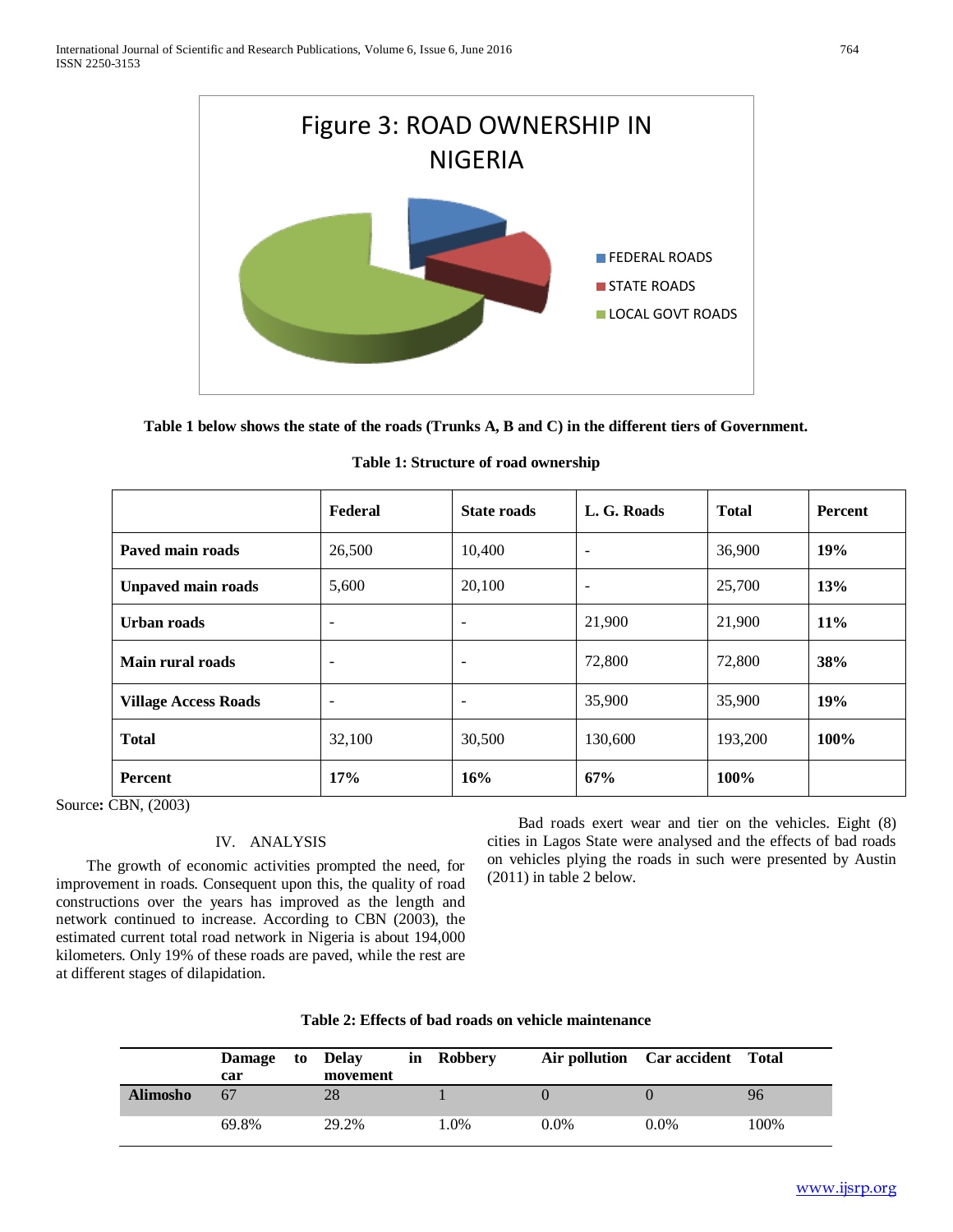International Journal of Scientific and Research Publications, Volume 6, Issue 6, June 2016 765 ISSN 2250-3153

| Apapa           | 30    | 20    | $\boldsymbol{0}$ | $\mathbf{0}$   | $\mathbf{0}$   | 50   |
|-----------------|-------|-------|------------------|----------------|----------------|------|
|                 | 60.0% | 40.0% | 0.0%             | $0.0\%$        | 0.0%           | 100% |
| Eti-osa         | 50    | 40    | $\overline{2}$   | $\mathbf{1}$   | $\mathbf{1}$   | 97   |
|                 | 51.5% | 44.3% | 2.1%             | 1.1%           | 1.1%           | 100% |
| Ikeja           | 44    | 31    | 3                | $\overline{4}$ | $\overline{2}$ | 84   |
|                 | 52.4% | 36.9% | 3.6%             | 1.2%           | 3.6%           | 100% |
| <b>Kosofe</b>   | 34    | 42    | 3                | $\mathbf{1}$   | 3              | 83   |
|                 | 41.0% | 50.6% | 3.6%             | 1.2%           | 3.6%           | 100% |
| <b>Shomolu</b>  | 90    | 10    | $\mathbf{0}$     | $\mathbf{0}$   | $\overline{0}$ | 100  |
|                 | 90.0% | 10.0% | 0.0%             | 0.0%           | 0.0%           | 100% |
| <b>Mushin</b>   | 25    | 39    | 10               | 9              | 15             | 98   |
|                 | 25.5% | 39.8% | 10.2%            | 9.2%           | 15.3%          | 100% |
| <b>Surulere</b> | 19    | 40    | 12               | 14             | 13             | 98   |
|                 | 19.4% | 40.8% | 12.2%            | 14.3%          | 13.3%          | 100% |

**Source:** Austin, (2011)

 Further analysis will give rise to table 3 below. Table 3 shows that more than half of the respondents (51.07%) have had specific damages done to their cars due to bad roads. By extension if one million (1,000,000) Nigerians own a car, over 500,000 cars will experience one damage or the other in a month due to bad roads.

## **Table 3.Effects from bad roads**

|   | <b>Bad road Effects</b> | <b>Number</b><br>respondents | of | % respondents |
|---|-------------------------|------------------------------|----|---------------|
|   | Damage to cars          | 359                          |    | 51.07         |
|   | Delay in movements      | 250                          |    | 35.56         |
| 3 | Robbery                 | 31                           |    | 4.41          |
|   | Air Pollution           | 29                           |    | 4.13          |
|   | Accidents               | 34                           |    | 4.83          |
|   | <b>TOTAL</b>            | 703                          |    | 100           |

 From CBN reports of 2003, the annual loss due to bad roads is valued at N80 billion, while additional vehicle operating cost resulting from bad roads is valued at N53.8 billion, bringing the total loss per annum to N133.8 billion. This is outside all other economic losses from bad roads in the area of Air Pollution, delayed movements, armed robbery and incessant accidents on the roads.

#### V. CONCLUSION

 Most Nigerian roads are in bad shapes leading to negative economic effects. The total economic effects of such bad roads to the nation, the health of the citizens, operation of businesses, safety of lives and properties are unquantifiable. Any investment in the reconstruction and proper maintenance of Nigerian roads (at all levels) will enormously ease road transportation of goods

and services and improve on the standard of living of the citizens.

#### **REFERENCES**

- [1] Abdulkareem Y. A & K. A Adeoti (2005); "Road Maintenance and National Development" http://www.unilorin.edu.ng/publications/abdulkareemya.htm
- [2] Agbonkhese (2013); "Road Traffic Accidents in Nigeria: Causes and Preventive Measures"
	- http://www.iiste.org/journals/index.php/CER/article/download/9369/95090
- [3] Agbonkhese, O ; Yisa, G.L ; Agbonkhese, E.G ; Akanbi, D.O ; Aka, E.O ; Mondigha, E.B (2013); Road Traffic Accidents in Nigeria: Causes and Preventive Measures. Civil and Environmental Research. www.iiste.org. ISSN 2224-5790.
- [4] Allahabad (2012); "Vehicles Bear Impacts of Bad Roads". The Times of India
- [5] Austin Otegbulu (2011), "Economic Valuation of Poor Road Infrastructure, Lagos; A Focus on Urban